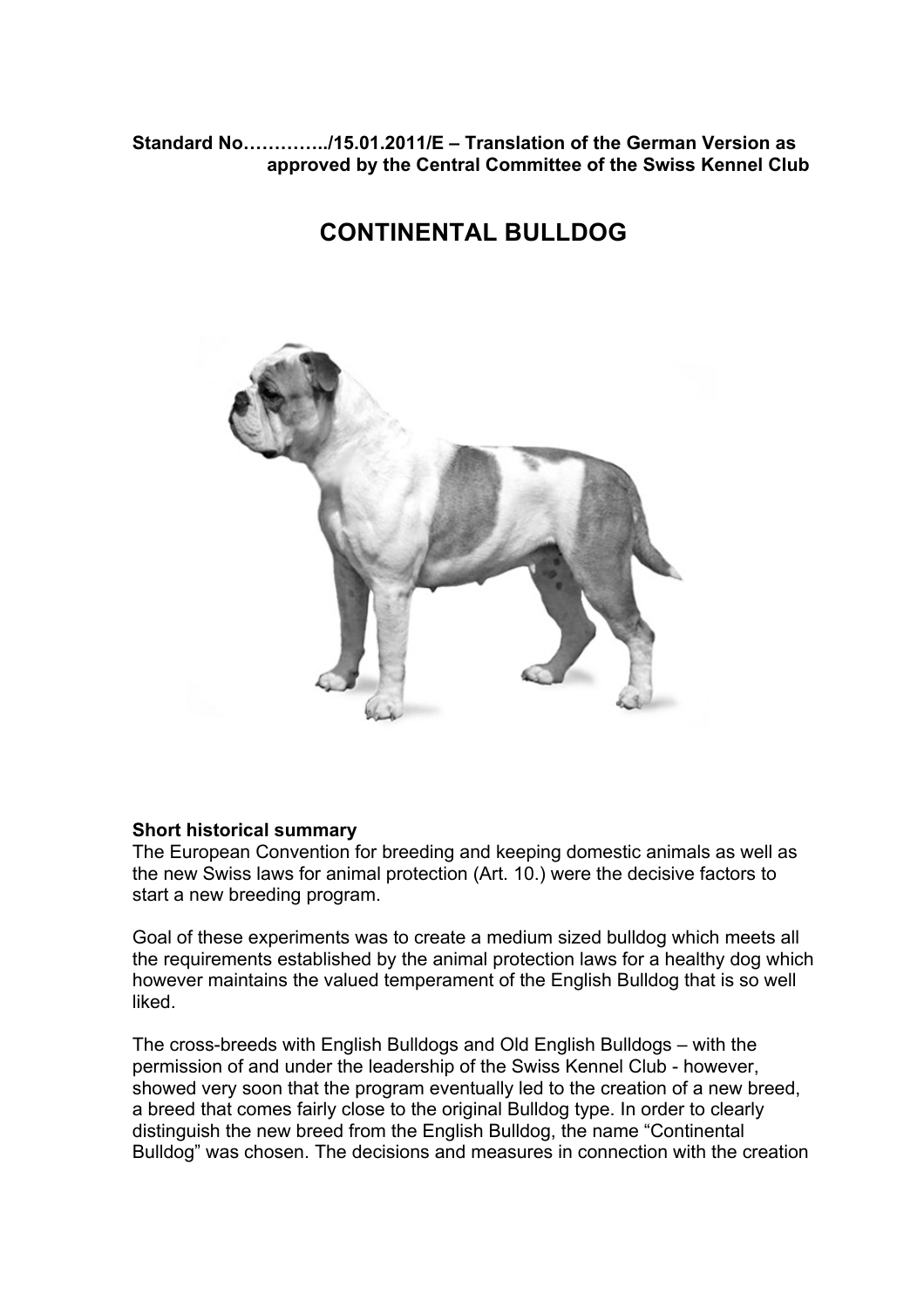of the new breed were made in accordance with FCI (representatives of the Standard and Scientific Commissions)

The fact that so far no middle-sized, resilient family dog of the molosser type exists but is very much in demand, is confirmed by the many testimonials from enthusiastic owners of the young breed. The Continental Bulldog is ready to fulfil this gap.

| <b>COUNTRY OF ORIGINE:</b> | Switzerland                                                                           |
|----------------------------|---------------------------------------------------------------------------------------|
| USE:                       | Companion, Family dog                                                                 |
| <b>CLASSIFICATION FCI:</b> | Group 2 pinschers and schnauzers<br>molossers - Swiss alpine dogs<br>and other breeds |
|                            | Section 2 molossers,<br>None-working dogs                                             |

#### **GENERAL APPEARANCE**:

A smooth coated, almost square, medium-sized bulldog-type dog of athletic build. Despite his compact body, the Continental Bulldog is mobile and of staying power; his respiration even at full speed is noiseless. His weight, depending on his height, is between 20 and 30 kg.

Dogs and bitches shall possess distinctive characteristics of their sex.

#### **IMPORTANT PRORPORTIONS**

Height at shoulder : Depth of chest 2:1 Height at shoulder : Length of body 1:1,2 Height at shoulder : Length from height at shoulder up to base of tail 1:1

These measurements and proportions are understood as guidelines, decisive factor is always the general impression of the dog, the bulldog-type must be preserved.

#### **CHARACTERISTICS AND TEMPERAMENT**

Attentive, self-confident, friendly, neither aggressive nor timid.

#### **HEAD**

The circumference measured in front of the ears shall not surpass the height at shoulder by more than 10%. Viewed from front the head appears to be almost square with the zygomatic arch slightly bulging.

UPPER PART OF THE HEAD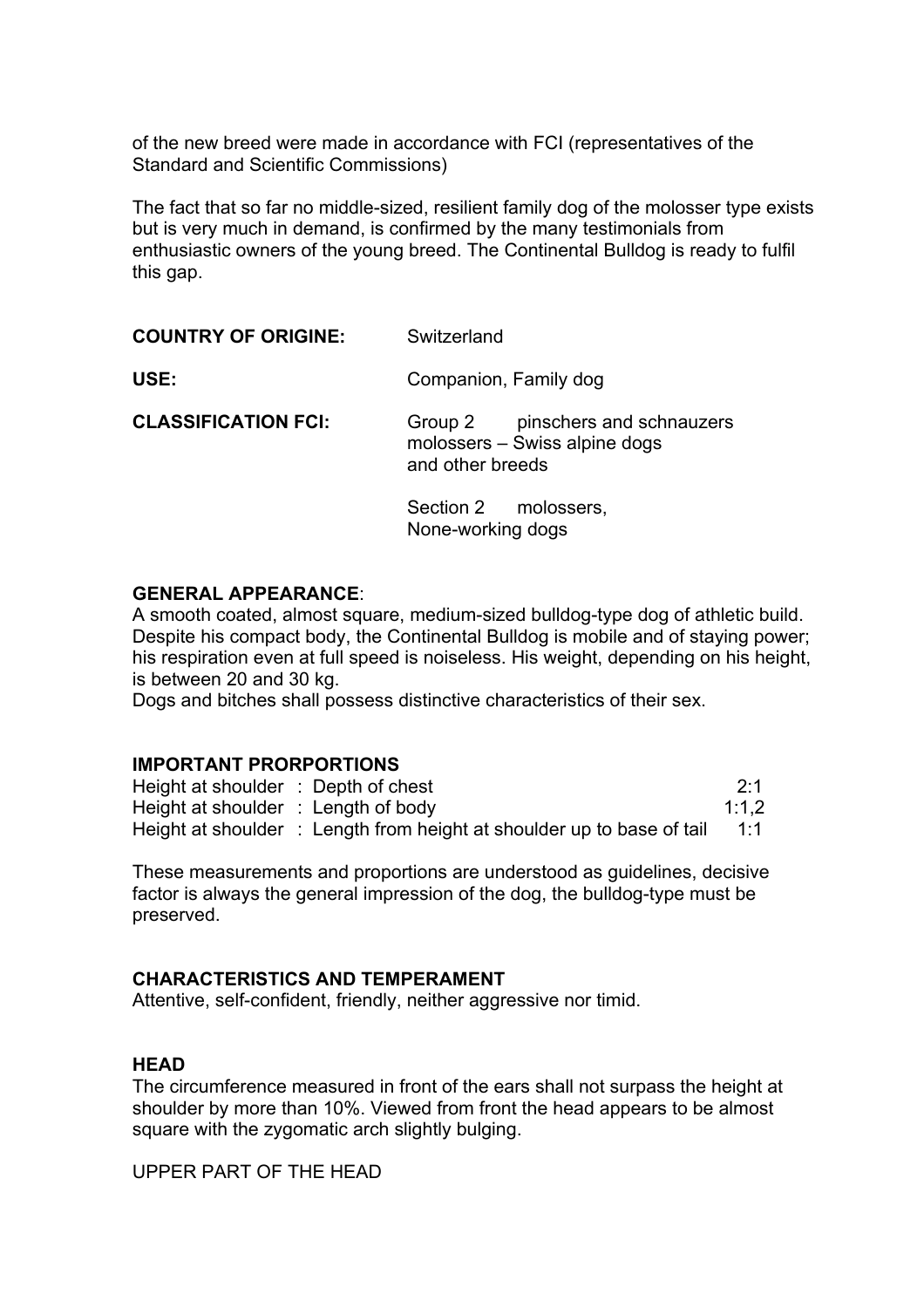The forehead is flat to slightly domed, wrinkles existing but not too distinct. From the stop a furrow appears broad but rather flat extending to the middle of the skull.

Stop: Distinctive but without deep indentation.

FACIAL SKULL:

Nose: Tip of nose broad. Nostrils big and wide open. Nose always completely black.

Muzzle: Broad, viewed from front almost square. Ridge of nose is straight, neither turned upwards nor downwards. In relation to the overall length of the head it is 1:3 (tolerance 1:4) Skin folds on both sides of the ridge of nose not too thick. Lower jaw including chin is broad and angular. Neither tongue nor teeth may be visible when muzzle is closed. Distinctive chin, in front not covered by the upper flews.

Flews: Shall be thick, pigmentation at the edge well closed and as complete as possible. Flews of the upper jaw shall be hanging completely over lower jaw at the sides. Flews of the lower jaw as tightly fitting as possible.

Jaws/Teeth: Lower jaw projection 1-5 mm, tolerance up to 10 mm, upper and lower teeth must be in straight line and parallel. Strong teeth. 6 regular and well developed incisors placed between the widely set apart canines. The absence the PM1 is permissible, M3 are disregarded. A complete set of teeth is to be strived for.

Cheeks: Tight and well rounded, slightly domed.

Eyes: Round, quite in front of the head and wide apart, neither sunken nor bulging. The eyelids shall be tightly fitting and as fully pigmented as possible. No white (sclera) may be visible when the dog looks straight ahead. The iris is dark brown.

Ears: Set high, small and thin; the front inner edge of each ear forms a straight line with the top line of the skull. Either rose- or folding ear is allowed. *Rose ear* means folded inwards at the back side and laid back; the front part of the edge of ear falls out- and back-wards, the inside of the outer ear is partly visible. *Folding ear* means the ear is tilting forward when the dog is attentive so that the tip of the ear is more or less in line with the outer corner of the eyes. When resting, the ear is placed closely at the sides of the head. All other ear forms are to be regarded as fault.

## **NECK:**

Short and strong but not as short as to give the impression that the head sits directly on the shoulders. Well arched neck line. Slight skin folds in the area of the throat are permissible.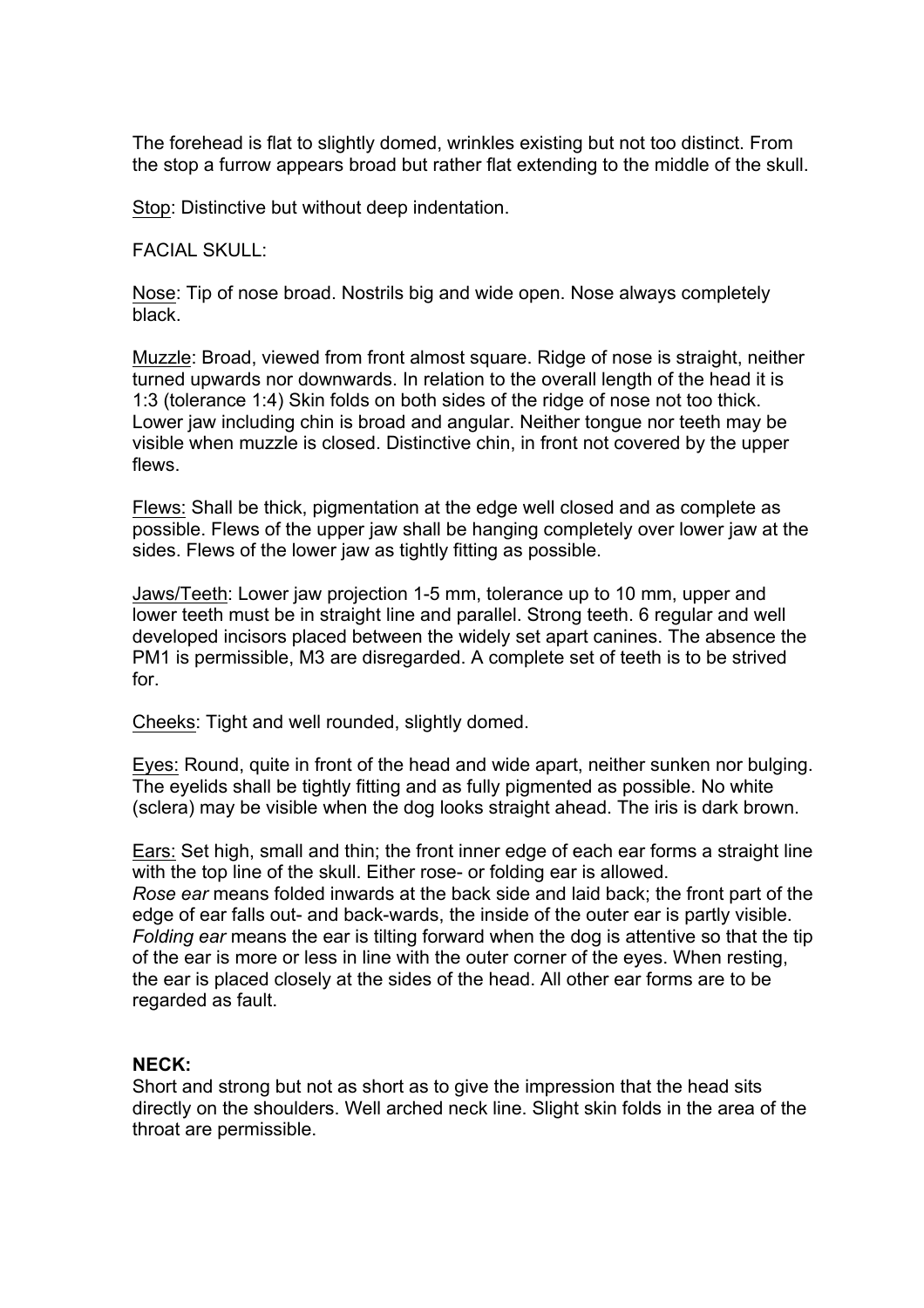#### **BODY:**

The height at shoulder is slightly higher than the loins. The ratio of the total body length to the height at shoulder is 1,2:1

Top Line: Back short and strong, as straight as possible. Length of back measured from the neck base to the tail root corresponds to the height at shoulder.

Loins: Viewed from above they are only slightly narrower than the chest. Croup slightly dropping.

Chest: Depth of chest reaches down to the elbows and corresponds ideally at a ratio of ½ to the height at shoulder. Ribs arched and thorax spacious and slightly rising at the back.

Under Line: Belly moderately tucked up.

#### **TAIL:**

Set as deep as possible, strong; thick at the root and tapering off continuously, thickly coated but devoid of fringe.

Ideally it should extend down to the hocks and be either straight or slightly curved. When resting it falls down, during movement raised but never carried in a roll above the back.

## **LIMBS**

FOREQUARTERS

Legs also if viewed from front straight, very stout and strong.

Shoulders; Broad, slanting and well muscled. The shoulder blade shall be closely fitting to the thorax.

Upper arm: Closely fitting to the body and well angulated towards the shoulder blade.

Elbow: Firmly fitting to the body.

Middle Foot: Short and strong, viewed from the side only slightly slanting.

Paws: arched and compact, neither turning inwards nor outwards.

HINDQUARTERS

Hindlegs with strong bones and well muscled.

Knee: Well angulated, not turned outwards; parallel if viewed from back.

Hocks: Well angulated, neither turning inwards, nor outwards.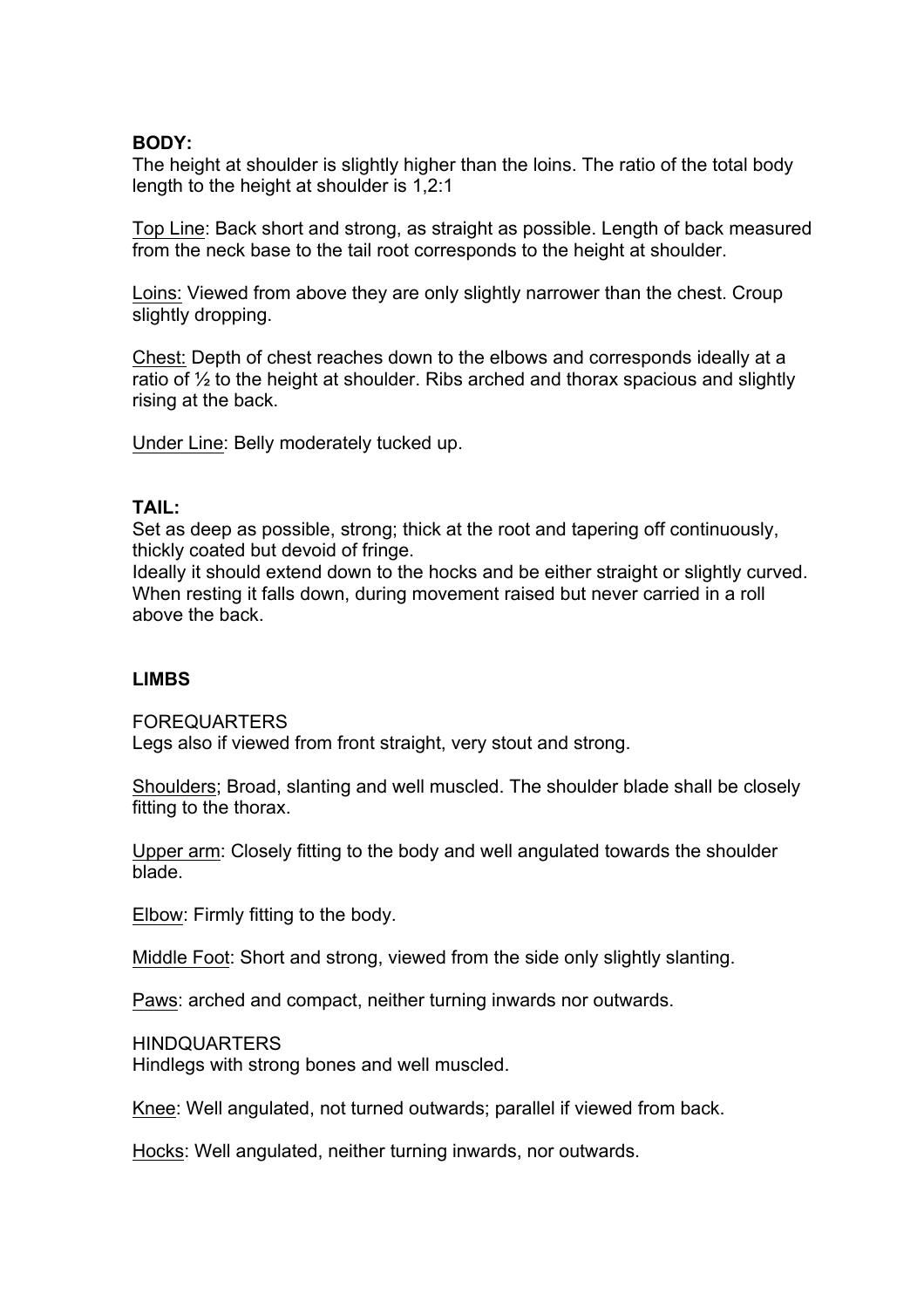Paws: Strong, well arched and straight

CLAWS Short and desirably dark

# **GAIT**

Regular and fluid movement, good advancement of the forelegs, spacious thrust of the hind legs.

# **SKIN**

Elastic without wrinkles on body or legs.

# **COAT**

Hair Structure: the top hair short, close, flat, glossy, not wiry. The underneath hair short, close and of fine texture. The absence of underneath hair is permissible.

Colour of Hair: All colours which are accompanied by a dark nose are allowed. Self coloured, brindled or in combination with white, with or without black mask. A distinctive pattern of patches is not sought after. The colour blue is not desired.

## **HEIGTH**

Height at shoulder: Dogs 42-46 cm Bitches 40-44 cm Tolerance with both sexes higher and lower is plus/minus 2 cm.

## **FAULTS**

Each deviation from the aforementioned points has to be regarded as a fault, the valuation of which has to be in the ratio of the degree of the deviation.

## Slight faults

Too low to ground Circumference of head surpasses the height at shoulder by 10 to 20% Not well developed teeth Projection of under jaw 10 to 25 mm Uneven carriage of ears Short and/or slightly deformed tail Not enough closed hair structure Shorter or taller in height of an otherwise correct dog Ambling or shuffling

Grave faults Respiratory noise when resting Blue or birch eye